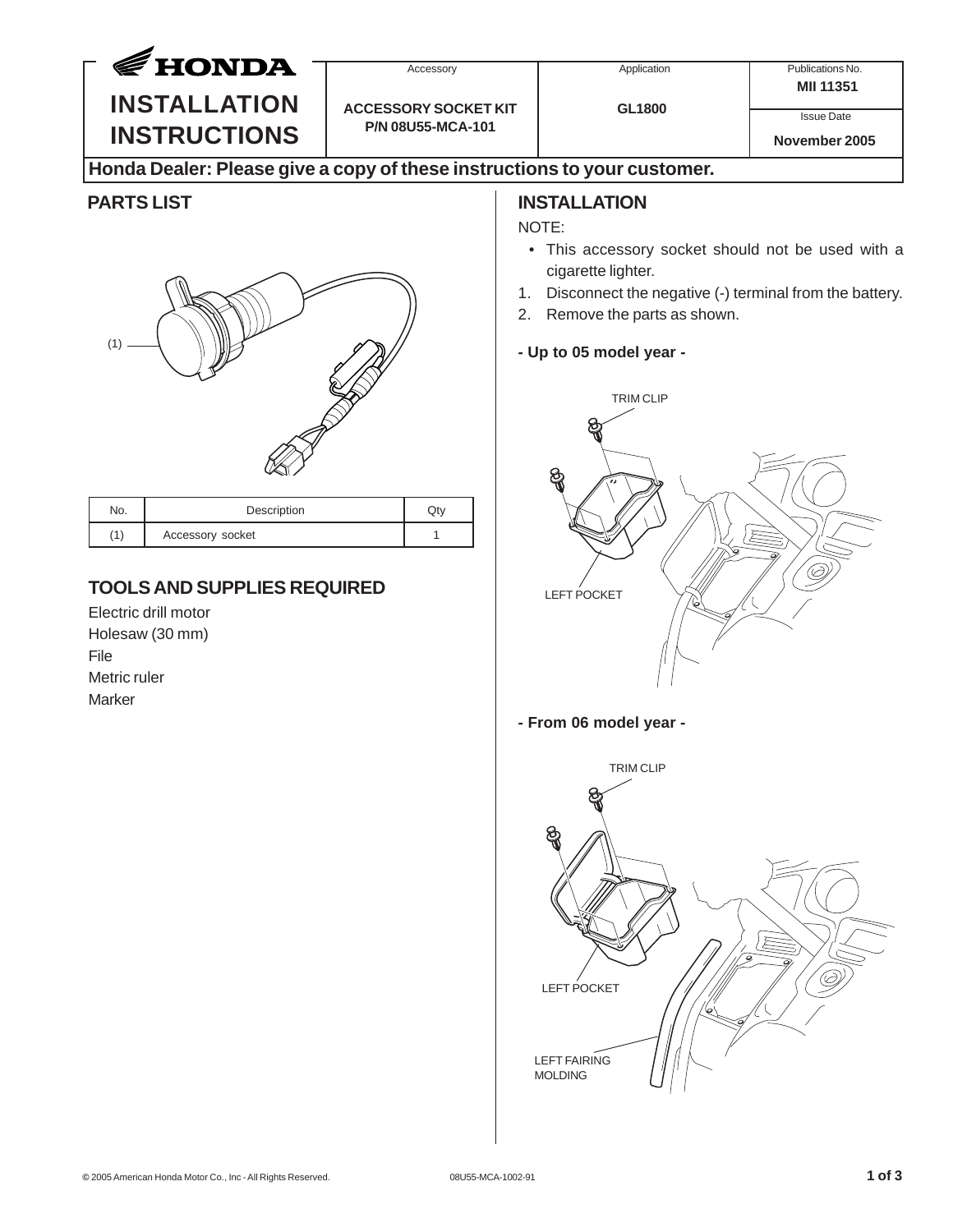- 3. Drill a 30 mm hole through the mark on the side of the left pocket using an electric drill motor and hole saw.
	- **Remove any burrs from the edge of the hole.**
- **Up to 05 model year -**



- 4. From the inside, route the accessory socket harness connector out through the 30 mm hole, then install the socket in the 30 mm hole. Secure the socket with the nut as shown.
- **Up to 05 model year -**